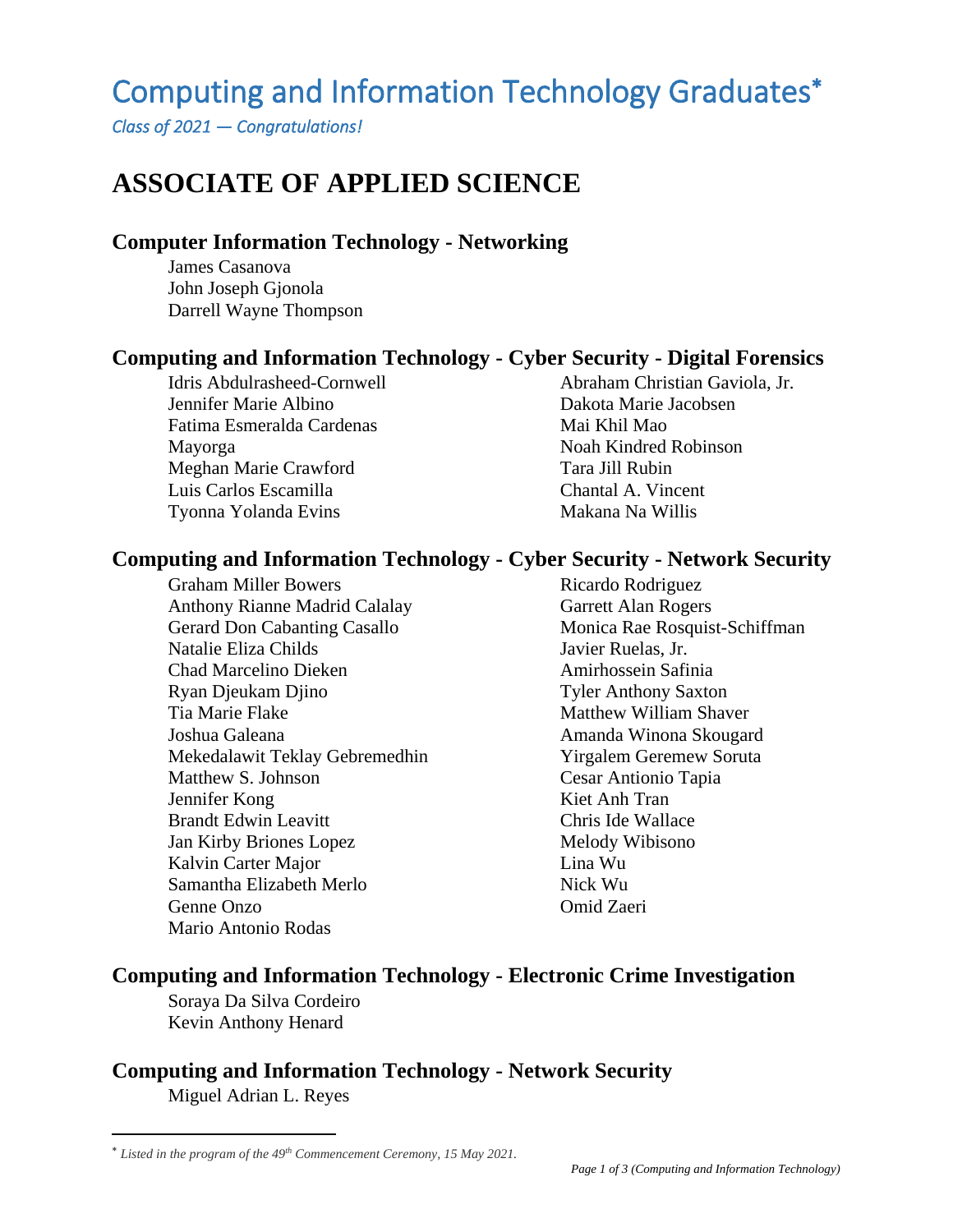#### **Computing and Information Technology - Networking - Client/Server**

Bradley Paul Duncan Triston E. Fuel Kai V. Jones Bryant Magana-Hernandez Cameron Michael Murri Regie Ocampo Pamintuan

#### **Computing and Information Technology - Networking - Router/Switch**

Georgi N. Batchvarov Rabeline Kopnguep Ngansop Aaron Benjamin Lambert Mikael Luis Mayo Shawn Ryan Norman Jack M. Vitello Jack Nicolas Watts

#### **Computing and Information Technology - Networking - SysAdmin**

Gina Kim Beverford Jassper Esteban Richard W. Salvaty

#### **Computing and Information Technology - Software**

Jenna Danielle Ponkow

#### **Computing and Information Technology - Software - Database**

Austin James Caro Castillo Ermias Gebremariam Gebretsadik I Teketel Kabeto Raul Rivero Rubio Cristina Nicole Szumilo Mahsa Zandi